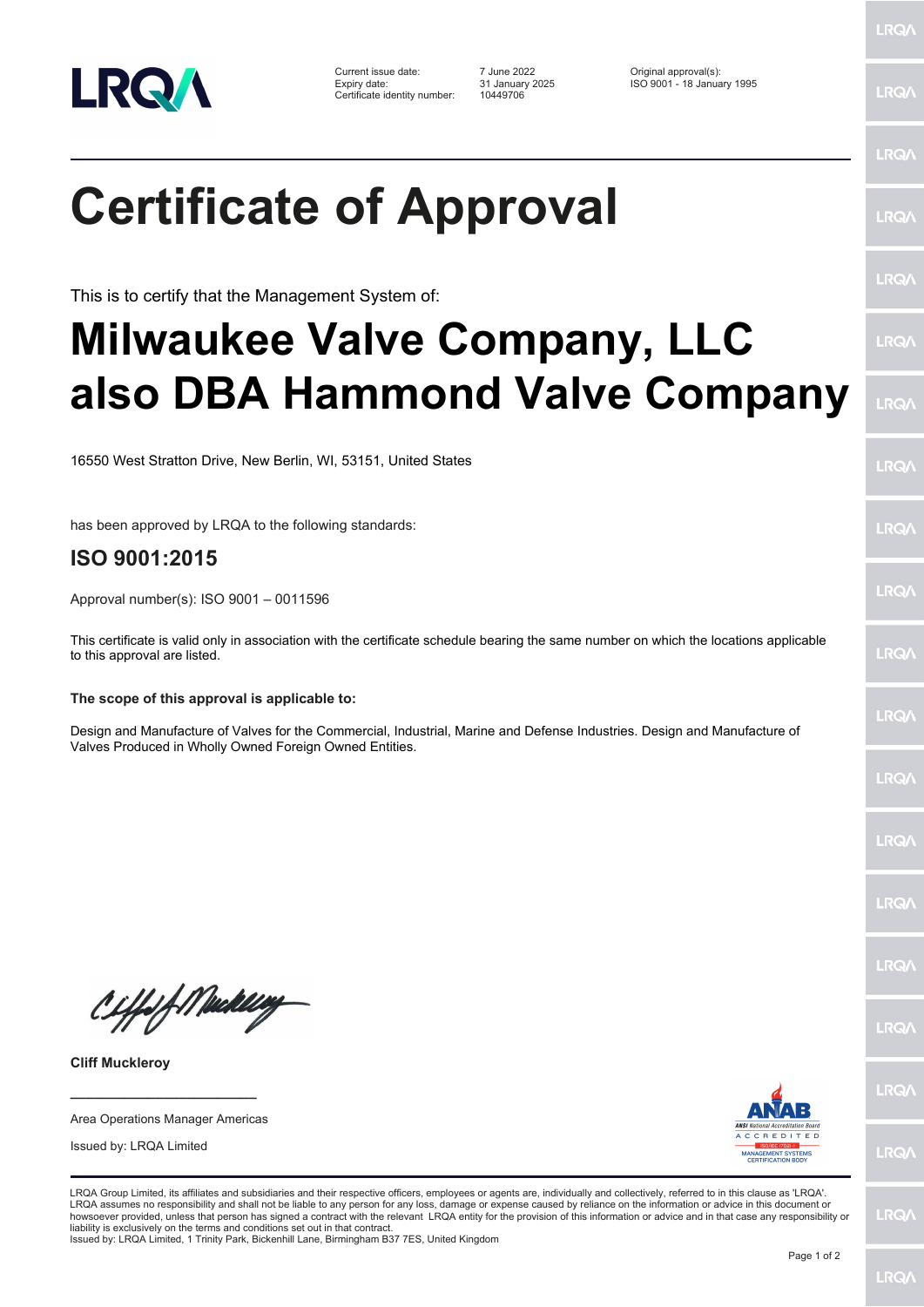

**LRQA** 

Certificate identity number: 10449706

| <b>Certificate Schedule</b>                                           |                                                                                                | <b>LRQA</b>  |
|-----------------------------------------------------------------------|------------------------------------------------------------------------------------------------|--------------|
| Location                                                              | <b>Activities</b>                                                                              | <b>LRQA</b>  |
| 16550 West Stratton Drive, New Berlin, WI,<br>53151, United States    | ISO 9001:2015<br>Sales, Design, Manufacturing, Warehousing and<br>International Purchasing.    | <b>LRQA</b>  |
| 1075 Water Street, Prairie du Sac, WI, 53578,<br><b>United States</b> | ISO 9001:2015<br>Purchasing, Design and Manufacturing.                                         | <b>LRQA</b>  |
|                                                                       |                                                                                                | <b>LRQA</b>  |
|                                                                       |                                                                                                | <b>LRQ/\</b> |
|                                                                       |                                                                                                | <b>LRQA</b>  |
|                                                                       |                                                                                                | <b>LRQ/</b>  |
|                                                                       |                                                                                                | <b>LRQA</b>  |
|                                                                       |                                                                                                | <b>LRQ/</b>  |
|                                                                       |                                                                                                | <b>LRQA</b>  |
|                                                                       |                                                                                                | LRQ/         |
|                                                                       |                                                                                                | LRQ/         |
|                                                                       |                                                                                                | LRQ/         |
|                                                                       | <b>ANSI</b> National Accreditation Board                                                       | LRQ/         |
|                                                                       | <b>ACCREDITED</b><br>ISO/IEC 17021-1<br><b>MANAGEMENT SYSTEMS</b><br><b>CERTIFICATION BODY</b> | <b>LRQ/</b>  |

exclusively on the terms and conditions set out in that contract. Issued by: LRQA Limited, 1 Trinity Park, Bickenhill Lane, Birmingham B37 7ES, United Kingdom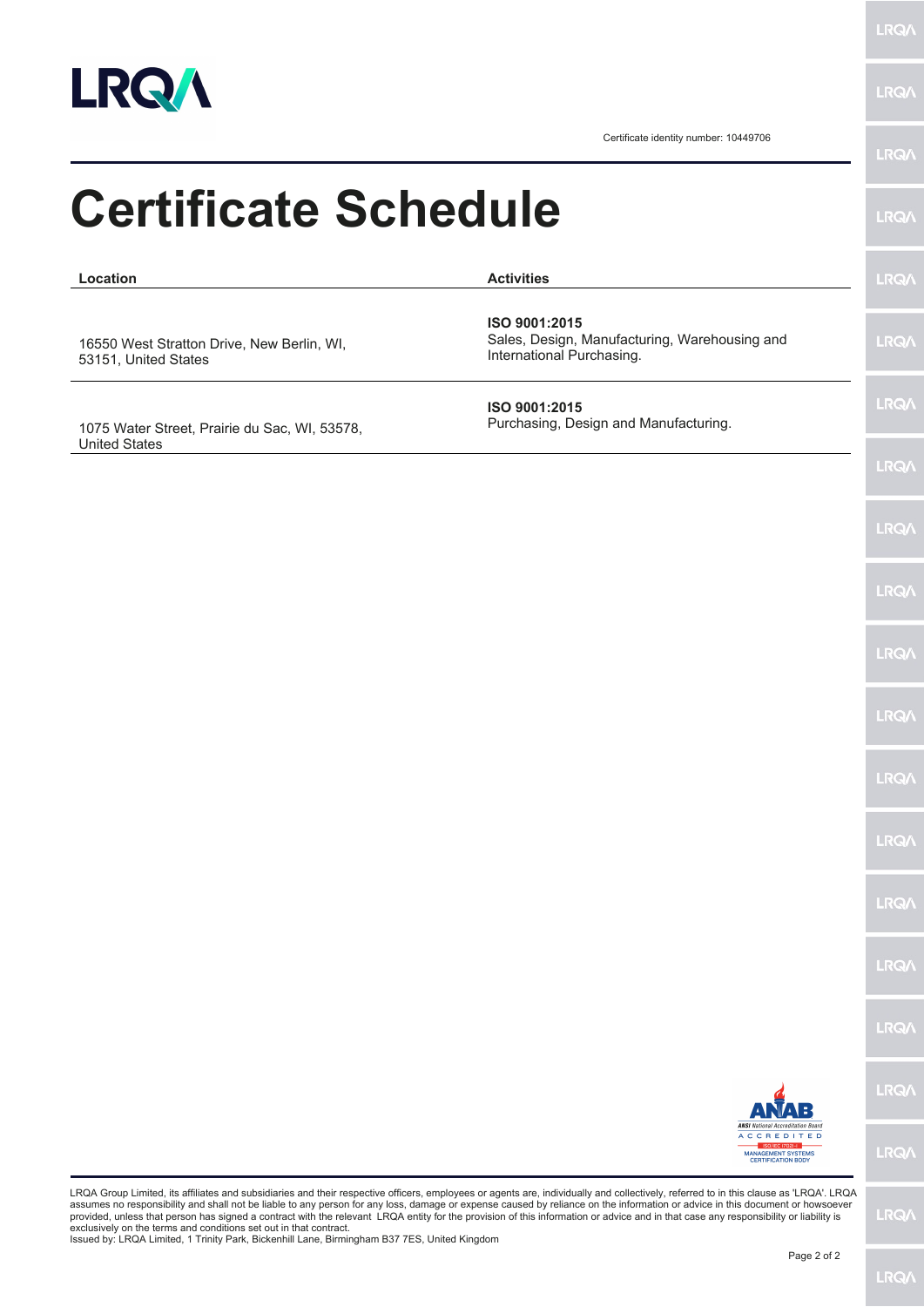

Current issue date: 7 June 2022 Original approval(s): Expiry date: 31 January 2025 ISO 9001 - 18 January 1995 Certificate identity number: 10449707

LRQ/

LRQ/

LRQ/

LRQ/

LRQ/

LRQ/

LRQ/

LRQ/

**LRQA** 

LRQ/

LRQ/

LRQ/

LRQ/

LRQ/

**IRQ** 

**LRO/** 

LRQ/

LRQ/

**LRQ/** 

LRQ/

# **Certificate of Approval**

This is to certify that the Management System of:

# **Milwaukee Valve Company, LLC also DBA Hammond Valve Company**

16550 West Stratton Drive, New Berlin, WI, 53151, United States

has been approved by LRQA to the following standards:

## **ISO 9001:2015**

Approval number(s): ISO 9001 – 0011596

This certificate is valid only in association with the certificate schedule bearing the same number on which the locations applicable to this approval are listed.

### **The scope of this approval is applicable to:**

Design and Manufacture of Valves for the Commercial, Industrial, Marine and Defense Industries. Design and Manufacture of Valves Produced in Wholly Owned Foreign Owned Entities.

CHfolf Meddley

**Cliff Muckleroy**

**\_\_\_\_\_\_\_\_\_\_\_\_\_\_\_\_\_\_\_\_\_\_\_\_** Area Operations Manager Americas

Issued by: LRQA Limited



LRQA Group Limited, its affiliates and subsidiaries and their respective officers, employees or agents are, individually and collectively, referred to in this clause as 'LRQA'. LRQA assumes no responsibility and shall not be liable to any person for any loss, damage or expense caused by reliance on the information or advice in this document or<br>howsoever provided, unless that person has signed a c liability is exclusively on the terms and conditions set out in that contract.